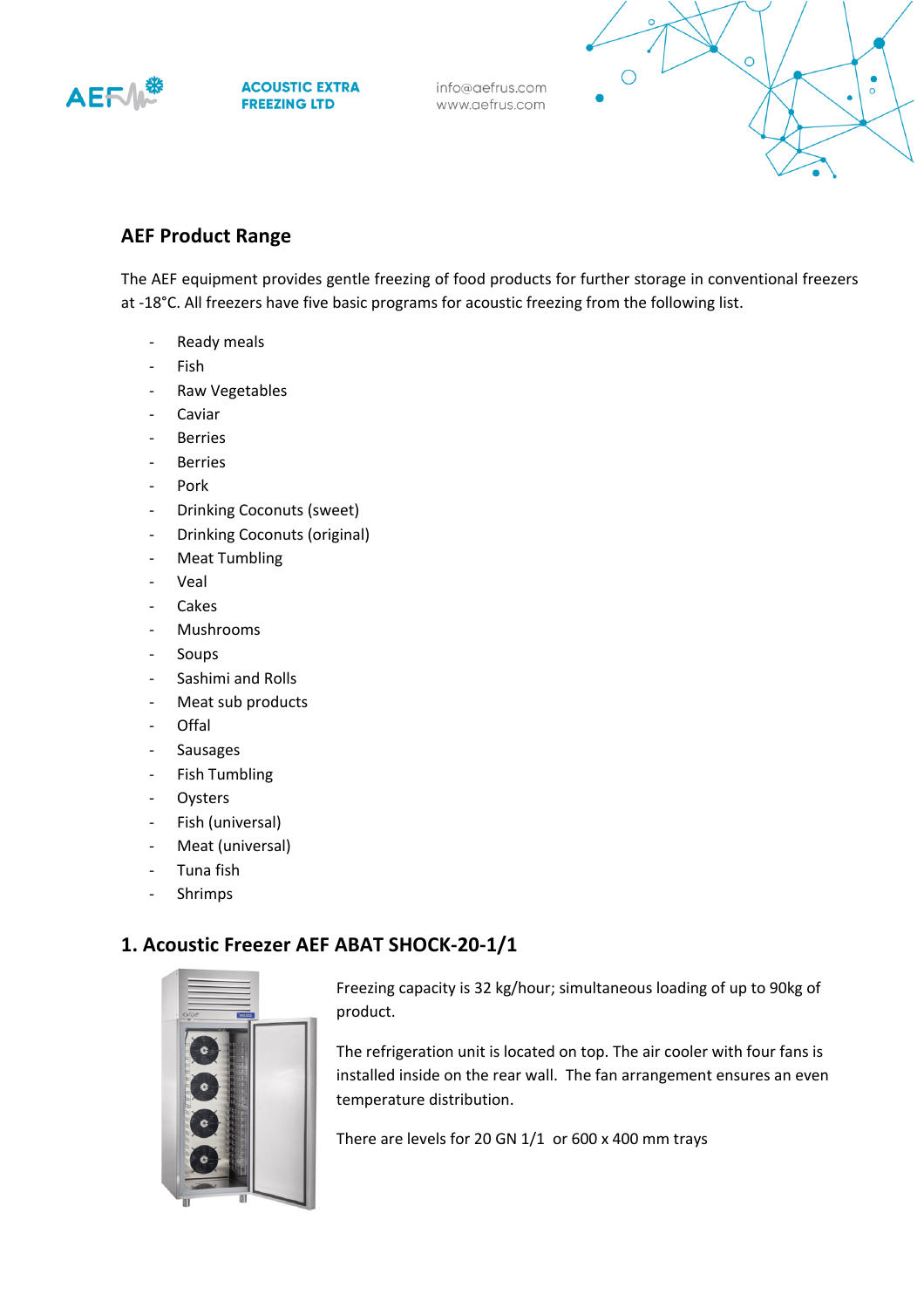

#### **ACOUSTIC EXTRA FREEZING LTD**

info@aefrus.com www.aefrus.com



| Useable chamber volume                             | 0.5 <sup>3</sup>                     |
|----------------------------------------------------|--------------------------------------|
| Minimum air temperature in chamber                 | $-35^{\circ}$ C                      |
| Product cooling temperature                        | 90°C to 3°C                          |
| (at an ambient temperature + 20°C)<br>Time to cool | 90 minutes                           |
| Freezing temperature of the product                | 90 to -18°C                          |
| Number of shelves in the chamber                   | 20                                   |
| Maximum weight of product for cooling              | 90 <sub>kg</sub>                     |
| Maximum weight of product for freezing             | 90 <sub>kg</sub>                     |
| Maximum Power consumption (for freezing)           | 6.0 kWh                              |
| Type of current                                    | alternating three phase              |
| Voltage                                            | 380 - 400V                           |
| Refrigerant type                                   | R 404A                               |
| Compressor type:                                   | Copeland Scroll ZF-11-K4E by Emerson |
| Total weight of charged refrigerant                | 3.0                                  |
| <b>Overall dimensions</b>                          | 101,4 x 91,5 x 237 cm                |
| Net weight                                         | 244 kg                               |
| Warranty period                                    | 3 years                              |

# **2. Acoustic Freezer AEF ABAT SHOCK-10-1/1**



Freezing capacity is 10 kg/hour; simultaneous loading of up to 25 kg of products for freezing.

The refrigeration unit is located on bottom. The air cooler with two fans is installed inside on the rear wall. The fan arrangement ensures an even temperature distribution.

There are 10 levels for GN 1/1 Gastronorms or 600x400 mm trays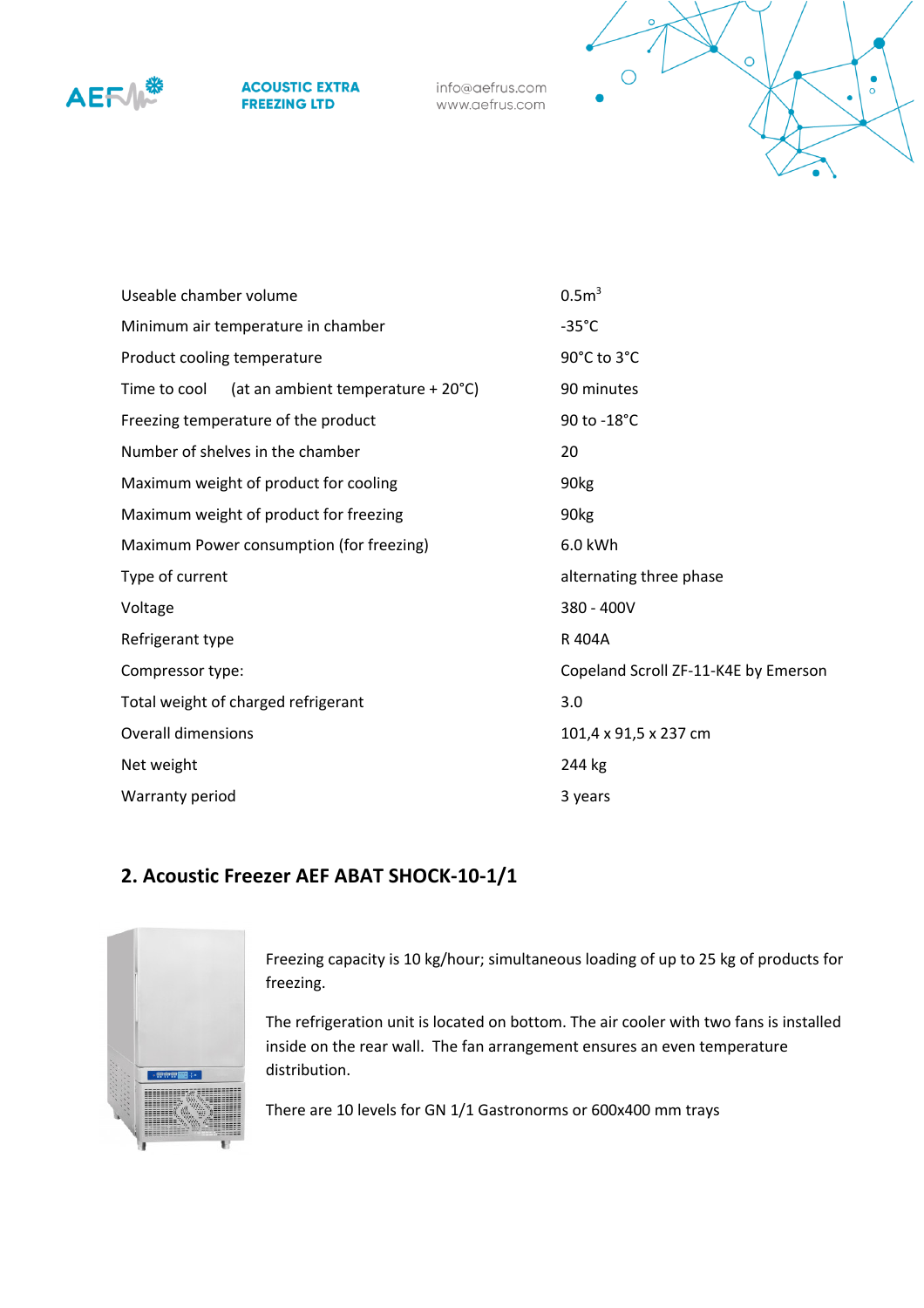

**ACOUSTIC EXTRA FREEZING LTD** 

info@aefrus.com www.aefrus.com



### **Specs**

| Useable chamber volume                             | $0.33 \text{ m}^3$       |
|----------------------------------------------------|--------------------------|
| Minimum air temperature in chamber                 | $-35^{\circ}$ C          |
| Product cooling temperature                        | 90°C to 3°C              |
| (at an ambient temperature + 20°C)<br>Time to cool | 90 minutes               |
| Freezing temperature of the product                | 90 to -18°C              |
| Number of shelves in the chamber                   | 10                       |
| Maximum weight of product for cooling              | 42 kg                    |
| Maximum weight of product for freezing             | 25 kg                    |
| Maximum Power consumption (for freezing)           | 2.0 kWh                  |
| Type of current                                    | alternating single phase |
| Voltage                                            | 220 - 230V               |
| Refrigerant type                                   | R 404A                   |
| Total weight of charged refrigerant                | 1,7                      |
| <b>Overall dimensions</b>                          | 80 x 89 x 159 cm         |
| Net weight                                         | 182 kg                   |
| Warranty period                                    | 3 years                  |

## **3. Acoustic Freezing Modules AEF3, AEF4, AEF5 +**

Designed for integration into freezers of IQF, Air Blast, Plate, and Spiral types with operating temperature of minus 18°C or lower. The frames are linked by wires to a control unit with special software and program modes for different products.

Note that the AEF frames and control unit do not «produce cold», they deal with ice crystals only. That is why an external source of cold with a proper air circulation is required. Frames are designed to meet individual customer requirements (the serial number indicates a number of wave emitters).